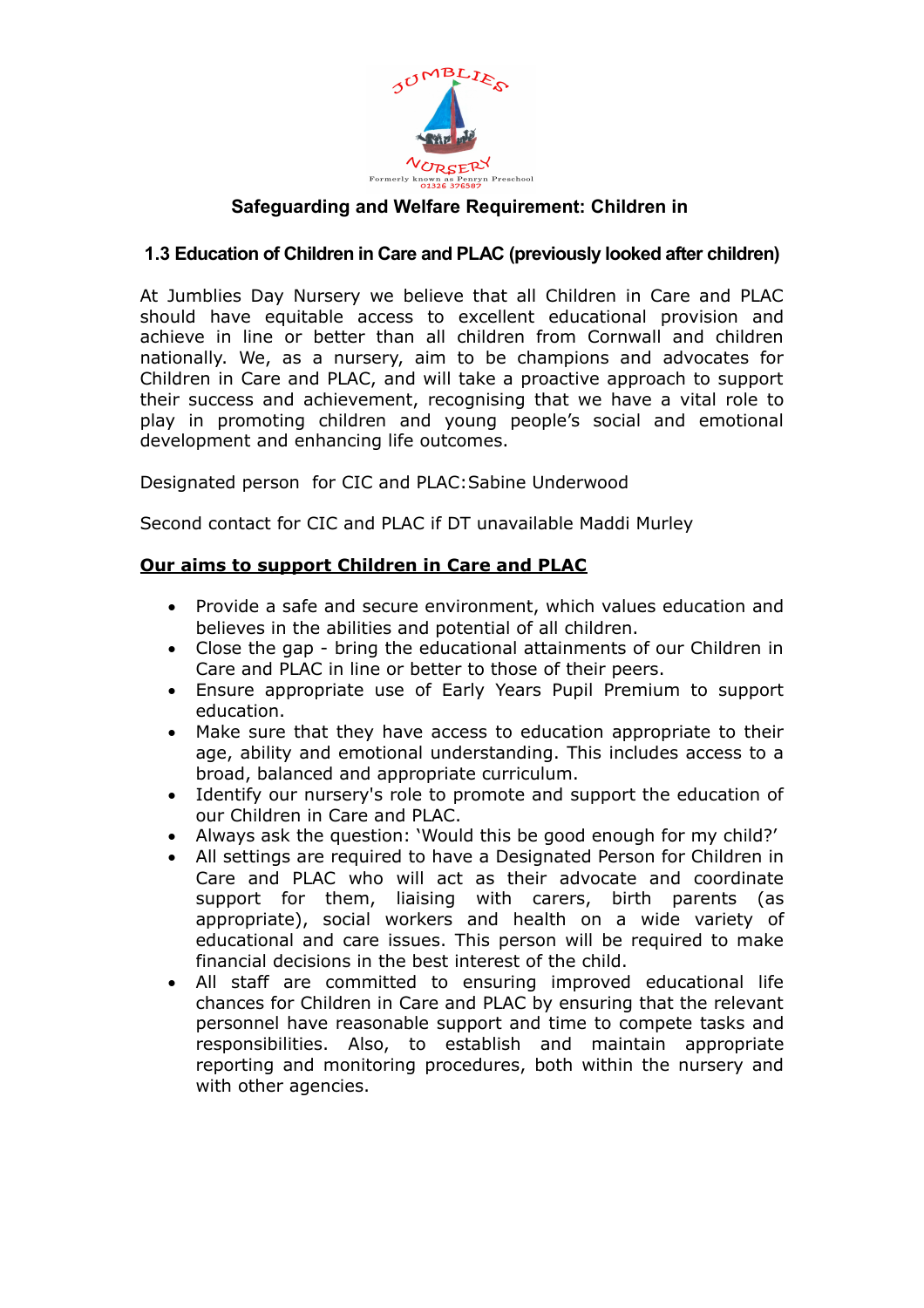

## **The Designated Person (Looked-After-Pupils England Regulations 2009) requirements are:**

- a qualified person
- a senior employee
- The designated person is to ensure thatstatutory documentation is kept up to date and is relevant to the child's needs and ability i.e. Electronic termly Personal Education Plan

#### **The Electronic Personal Education Plan (EPEP) NB. PEPs do not have to be in place for PLAC**

The EPEP is now in place – this is through Welfare Call – guidance on the Virtual school webpage

(Taken from 'Promoting the education of looked after children and previously looked after children', Feb 2018 DfE)

- All looked-after children must have a care plan, of which the PEP is an integral part. The PEP (pre-school to age 18) should be initiated as part of the care plan. It is an evolving record of what needs to happen for looked-after children to enable them to make at least expected progress and fulfil their potential. The PEP should reflect the importance of a personalised approach to learning that meets the child's identified educational needs, raises aspirations and builds life chances. The school, other professionals and the child's carers should use the PEP to support achieving those things.
- The quality of the PEP is the joint responsibility of the local authority that looks after the child and the setting. Social workers, carers, VSHs, designated persons and, as appropriate, other relevant professionals will need to work closely together. All of those involved in the PEP process at all stages should involve the child (according to understanding and ability) and, where appropriate, the child's parent and/or relevant family member.

## **PEP Content**

- The PEP should cover the full range of education and development needs<sub>7</sub> including:
- Access to a nursery or other high quality early years provision that is appropriate to the child's age (e.g. pre-school playgroups) and meets their identified developmental needs;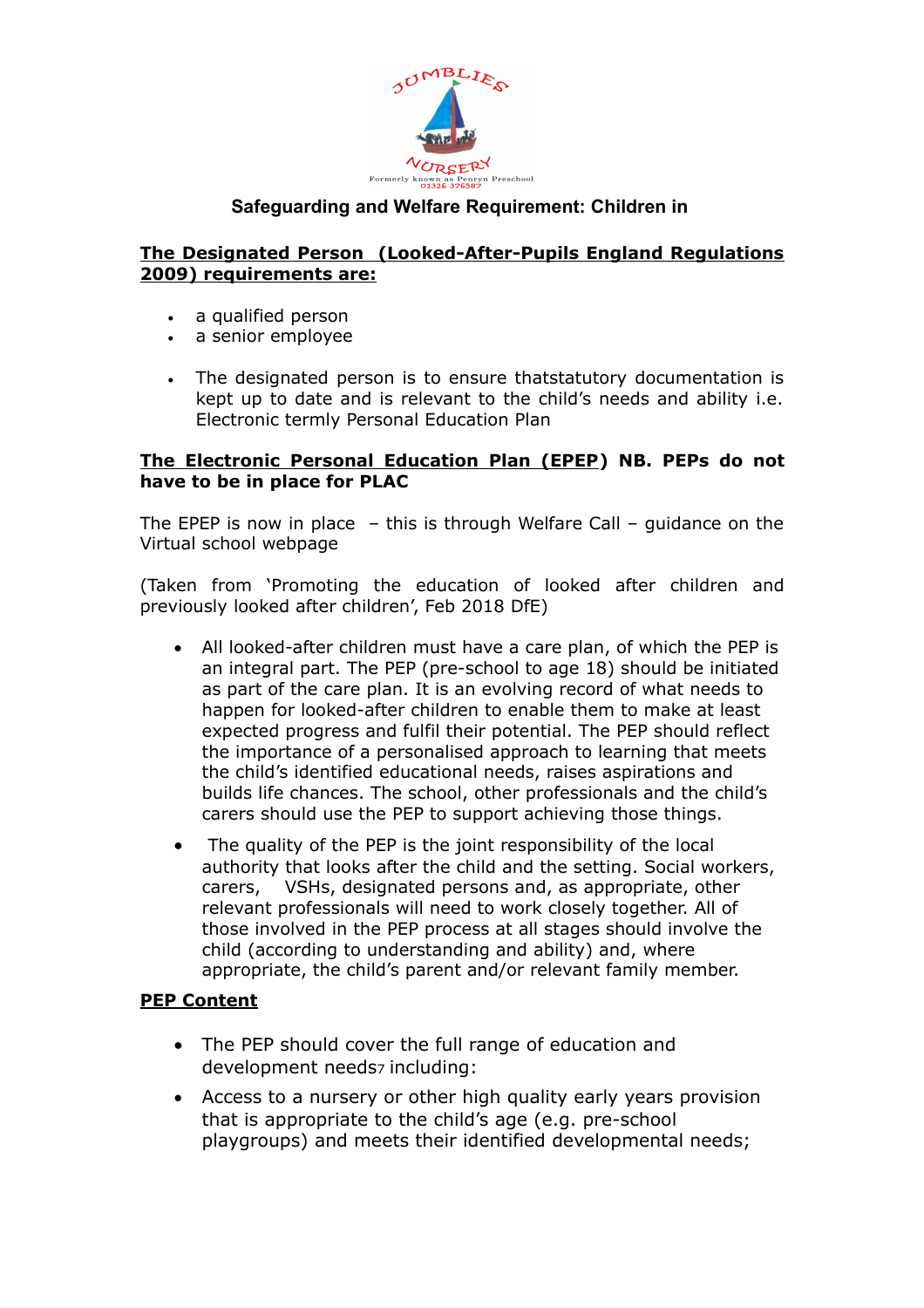

• On-going catch-up support for those who have fallen behind with school work (including use of effective intervention strategies);

• Provision of immediate suitable education where a child is not in school (e.g. because of temporary or permanent exclusion);

• Transition support where needed, such as when a child starts attending a new school or returns to school (e.g. moving from preschool/ early years to primary school, primary to secondary school, from secondary school to further education, or following illness or exclusion) or when a child has a plan for permanence (e.g. placed for adoption) and may change schools as part of that plan;

• Attendance and, where appropriate, behaviour support; and

• support needed to help the child realise their short and long-term academic achievements and aspirations. This includes:

If there are safeguarding concerns for a Child in Care or PLAC, contact and advice should be sought from Education Safeguarding team and MARU (Multi-agency referral unit)

## **Whole setting approach:**

- The nursery celebrates the achievements of Children in Care and PLAC.
- Staff should have high expectations of the child, encouraging achievement and ambition
- The child's key person will need to be able to form special, trusted relationship and will be able to take time to listen to them and have access to support and counselling through the setting if required.
- For Children in Care and PLAC, there should be clarity in relation to who is and is not allowed to collect the child from school
- All staff within the setting are made aware of the needs of Children in Care and PLAC and actively promote their best interests
- Effective assessment, recording and reporting practices are established
- Ensure that systems are in place to keep staff up to date and informed about Children in Care and PLAC
- The designated person ensures that positive messages about behaviour and achievement are shared within the setting and between setting, carers and outside agencies, and that high educational expectations are maintained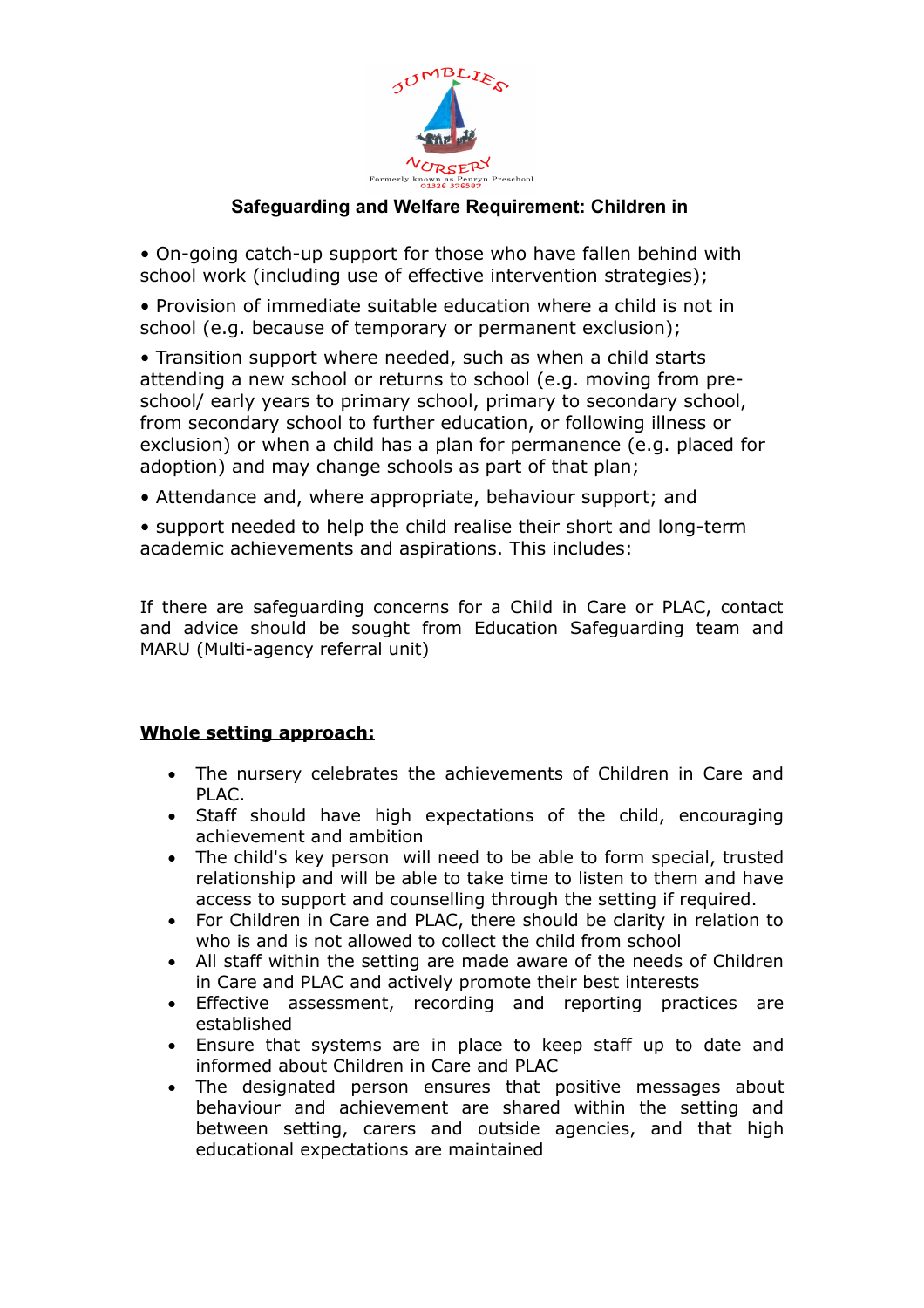

- A nurturing approach and understanding of trauma and attachment will help to support Children in Care and PLAC
- Staff work in partnership with carers and agencies and parents (where appropriate).
- Support carers to value educational achievement and improve attendance
- Staff can help the individual begin to feel that they are fitting in and offer them a safe haven and a sympathetic ear in a crisis.
- Staff are aware that being or becoming ' Child in Care' has a major impact on children's lives and that when considering children's learning and or behaviour, due consideration will be given
- Staff can be aware of a variety of emotional issues and trauma that may undermine the young person's ability to engage in the learning process, including feelings of loss, rejection, isolation, confusion and low self-esteem
- Staff need to be aware of possible unresolved feelings the young person may have about their own families and siblings, in addition to insecurity over their current homes and carers
- CIC have access to Early Years Pupil Premium– from September, £350 will be allocated to every child from day one of being in care by the Virtual School head. Settings will receive this at the end of each term. A bid can be made via the EPEP to top this up by a further £350 if required. See Education Endowment Fund / Sutton trust for guidance on use, good practice and impact of PP+.

**Special Educational needs:** see Cornwall SEND graduated response document – June 2017

- Any special educational needs are quickly identified and appropriate provision is made – early identification and action is key
- Ensure that systems are in place to identify and prioritise when Children in Care and PLAC are underachieving, and have early interventions to improve this.
- Contact needs to be made with the Virtual School for CIC and PLAC (CICESS) as soon as concerns are raised.
- If the child or young person has a statement of special educational need or EHC Plan, then ensure the annual review coincides with one of the six monthly Statutory Care Reviews / termly PEP meetings; dates can be obtained from the social worker.
- Please refer to SEN Code of Practice for further information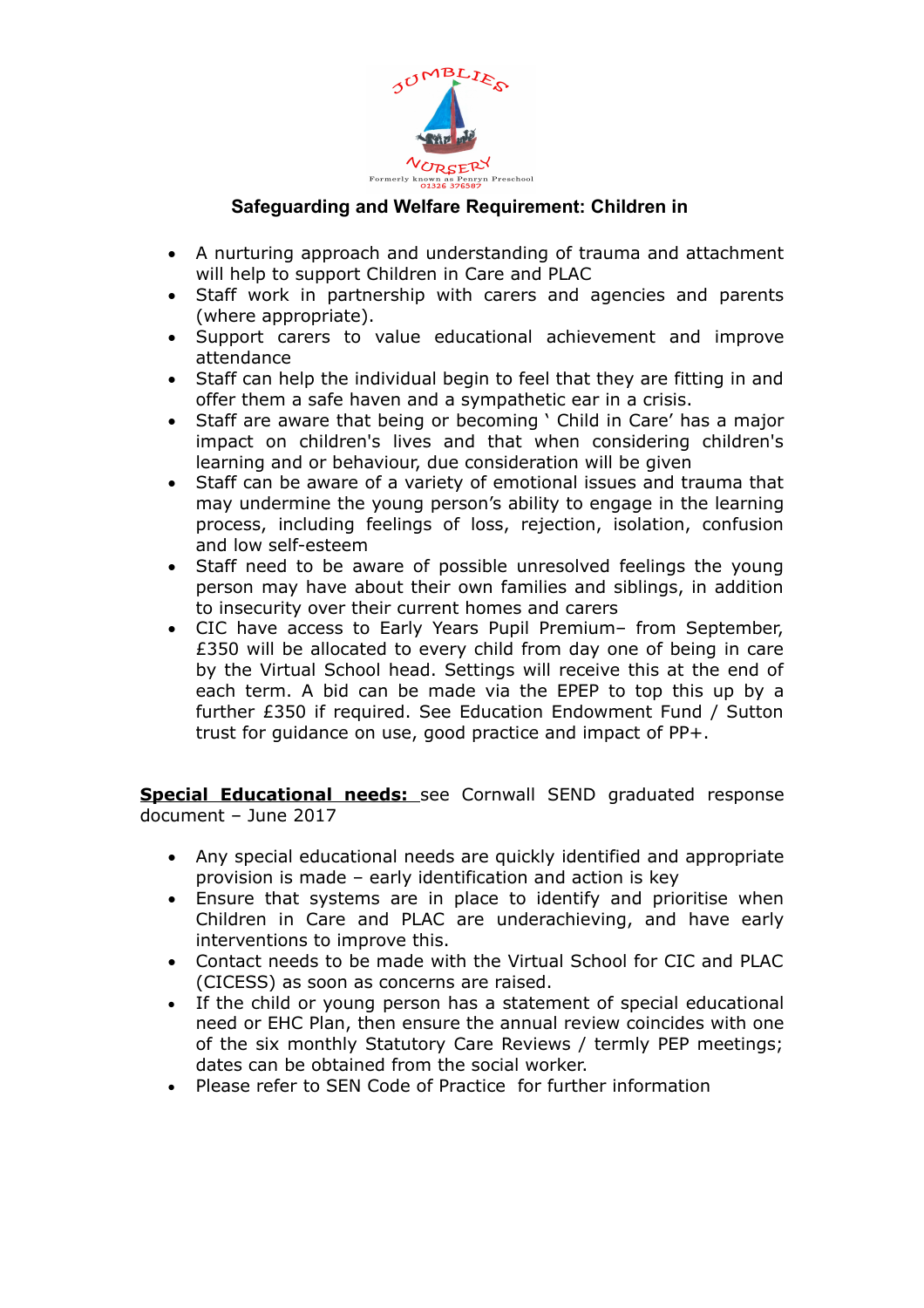

## **Admissions and transitions:**

- CIC and PLAC have priority to be admited.
- Prioritise Children in Care and PLAC within schools own admissions procedures and admit students as quickly as possible, recognising the importance of re-establishing school stability for Children in Care and PLAC.
- Ensure that on admission or transfer all relevant information is obtained at the outset
- We will forward appropriate documents, in a timely fashion, to any receiving school at point of transition where the receiving school is made known
- Make every effort to provide continuity of schooling and educational experience

## **Attendance:**

- Where attendance is a problem, a first day of absence procedure needs to be established
- Inform Education Welfare Officer / Social Worker / Virtual School if any concerns about attendance
- Acknowledge attendance in any education meetings, celebrating success and setting realistic targets if it is a concern
- If a child is on a protection plan, ensure Social worker and Carer are contacted if child is absent from school
- Children in Care and PLAC should not be taken out of school for holidays
- There should be no unauthorised absences for CIC and PLAC
- Safety plans to be put in place where a CIC/ PLAC is on a reduced timetable or Children Missing Education or Children Missing Out of Education (CME/CMOE).

## **Exclusion:**

- Identify any Child in Care who is at risk of exclusion and contact the Virtual School Education Welfare Officer, Social Worker and relevant professionals to put proactive strategies in place to avoid the Child in Care missing days from school
- Ensure in the case of a fixed term exclusion that the carer (or persons holding parental responsibility) and the Social Worker have been spoken to and within one day a letter has been sent specifying the period and the reasons for the exclusion, date of return, outline of the rights of carers to make representations to the governing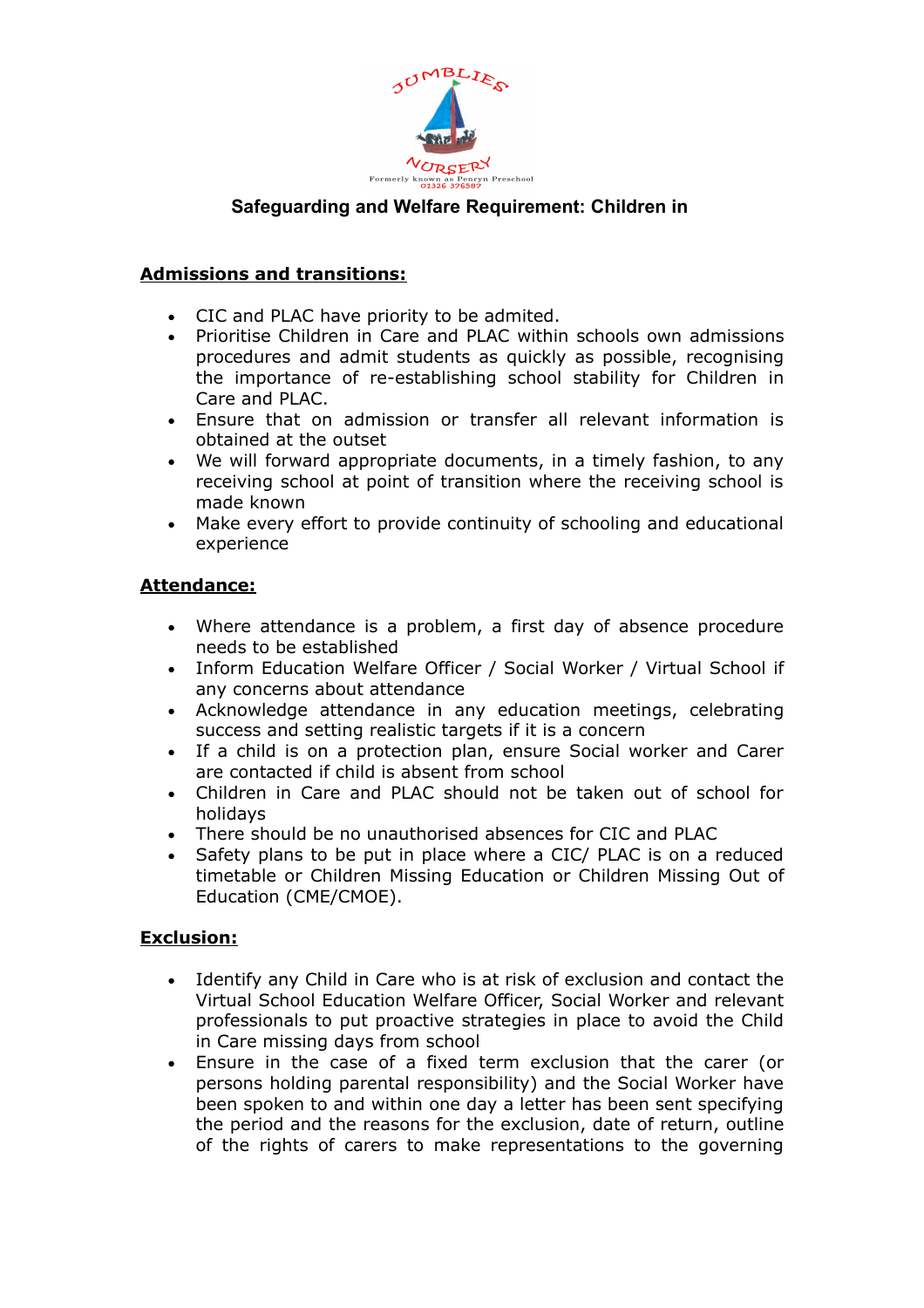

body where appropriate and details of arrangements made to enable the excluded pupil to continue his/her education.

 Make sure in the event of any exclusion, contact is made with the Virtual School (CICESS) with details of the exclusion outlining the reasons why the child has been excluded so that an appropriate response can be made.

## **Multi-agency liaison:**

- The CIC and PLAC Designated Teacher will need to liaise closely with carers, birth parents (if appropriate) and the pupil's social worker on a variety of issues including homework, kit and equipment required. It is important that positive messages about behaviour and achievement are shared
- There should be a well planned and co-ordinated approach to meeting the young person's educational and social needs, for example, whether potentially disruptive changes in school can be prevented
- There needs to be clear understanding about the role and responsibility of school staff in relation to the young person and the roles and responsibilities of the other professionals involved
- School staff will need to share positive perceptions and high expectations of the young person with other professionals but especially with the young person
- The school should be aware of and sensitive to the appropriate role of the natural parents
- Designated teachers should ensure that requests from the LA for statistical information held by the school are completed and returned on time to comply with statutory obligations
- Encourage each child in care to access out of hours learning activities realising the positive impact this could have on their self – esteem and learning
- Support the young person to have the opportunity to participate fully in planning and decision making

#### **At risk:**

• Settings to be made aware / share information if they feel a CIC and PLAC is at risk in any way.